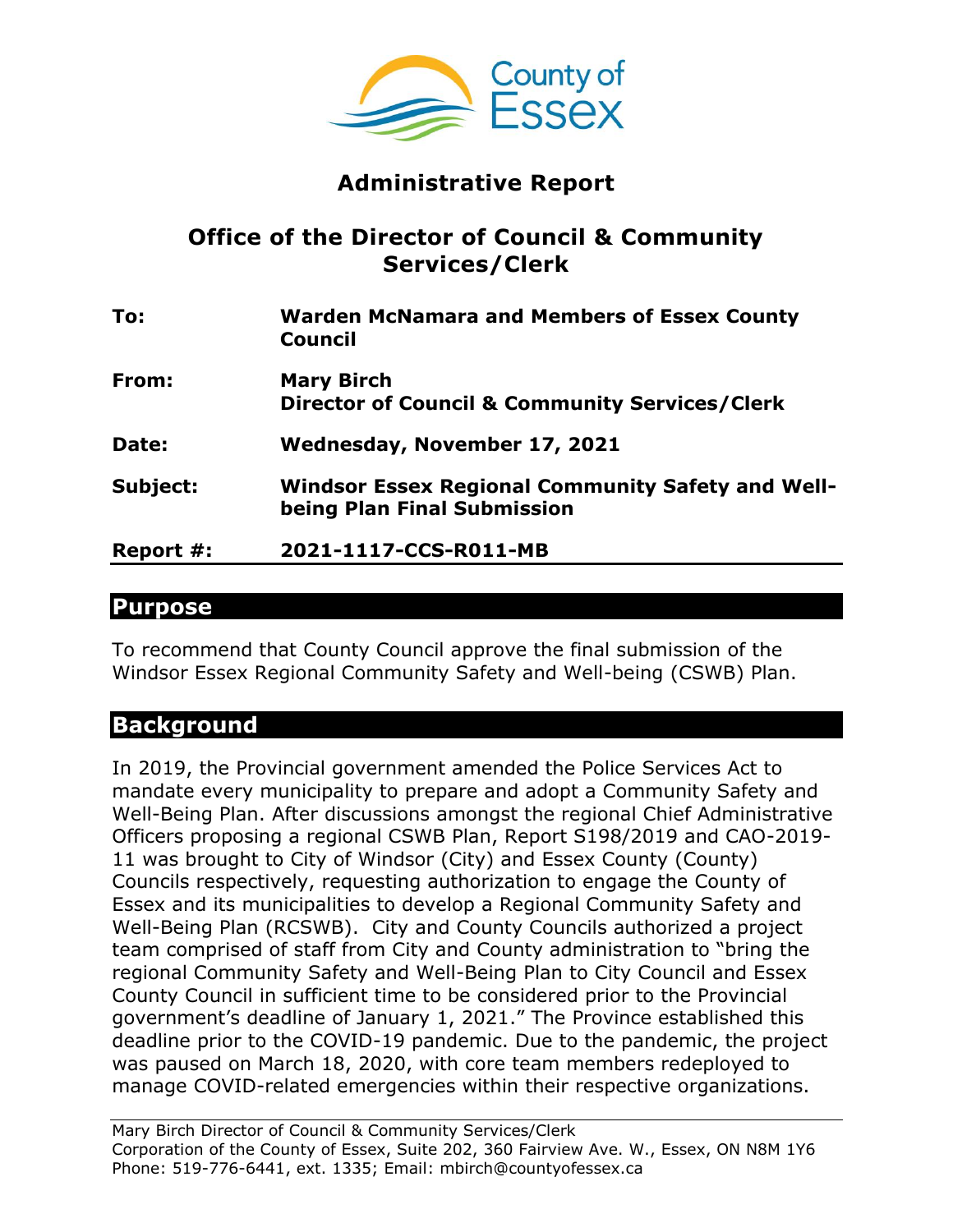During this pause, the Province passed the Coronavirus (COVID-19) Support and Protection Act, 2020, which granted an extension to the CSWB deadline past January 1, 2021, to an undetermined date. At the meeting of City Council on May 4, 2020, correspondence from the Office of the Solicitor General was received informing Council of the change in the deadline and that it would be working with the Association of Municipalities of Ontario (AMO) and the City of Toronto to determine a new submission date. The correspondence was noted and filed.

The CSWB project officially resumed on June 1, 2020. A project update was provided to City and County Councils describing key actions taken during the project pause, including the completion and submission of letters to AMO and Ontario Municipal Social Services Association (OMSSA) advocating for an amended deadline of January 1, 2022. Elected officials from a number of municipalities across Ontario were also advocating for the January 2022 deadline.

In November 2020, City and County Councils received a further project update, which included revised timelines and methodologies due to the pandemic.

On December 24, 2020, the Ministry of the Solicitor General issued correspondence to Ontario municipalities indicating that the new CSWB Plan submission deadline is July 1, 2021.

On February 1, 2021, City Council directed Administration to forward a letter to the Solicitor General advising that whereas the new CSWB submission deadline of July 1, 2021 significantly constrains the ability to engage in fulsome and meaningful community consultation, the City of Windsor will prepare an interim report for submission by July 1, 2021, along with a final report by December 31, 2021. City Council further requested that the Solicitor General review the imposed deadline. Essex County Council likewise adopted a similar resolution.

On June 25, 2021, a letter and attachment package consisting of the interim report, as well as City and County Council Decision letters, was submitted to the Ministry of the Solicitor General.

In June 2021, all local municipalities of the County of Essex received a project update presentation. Each municipal Council was provided with an opportunity to offer input on local and regional priorities, and review the results of public consultations conducted within each municipality.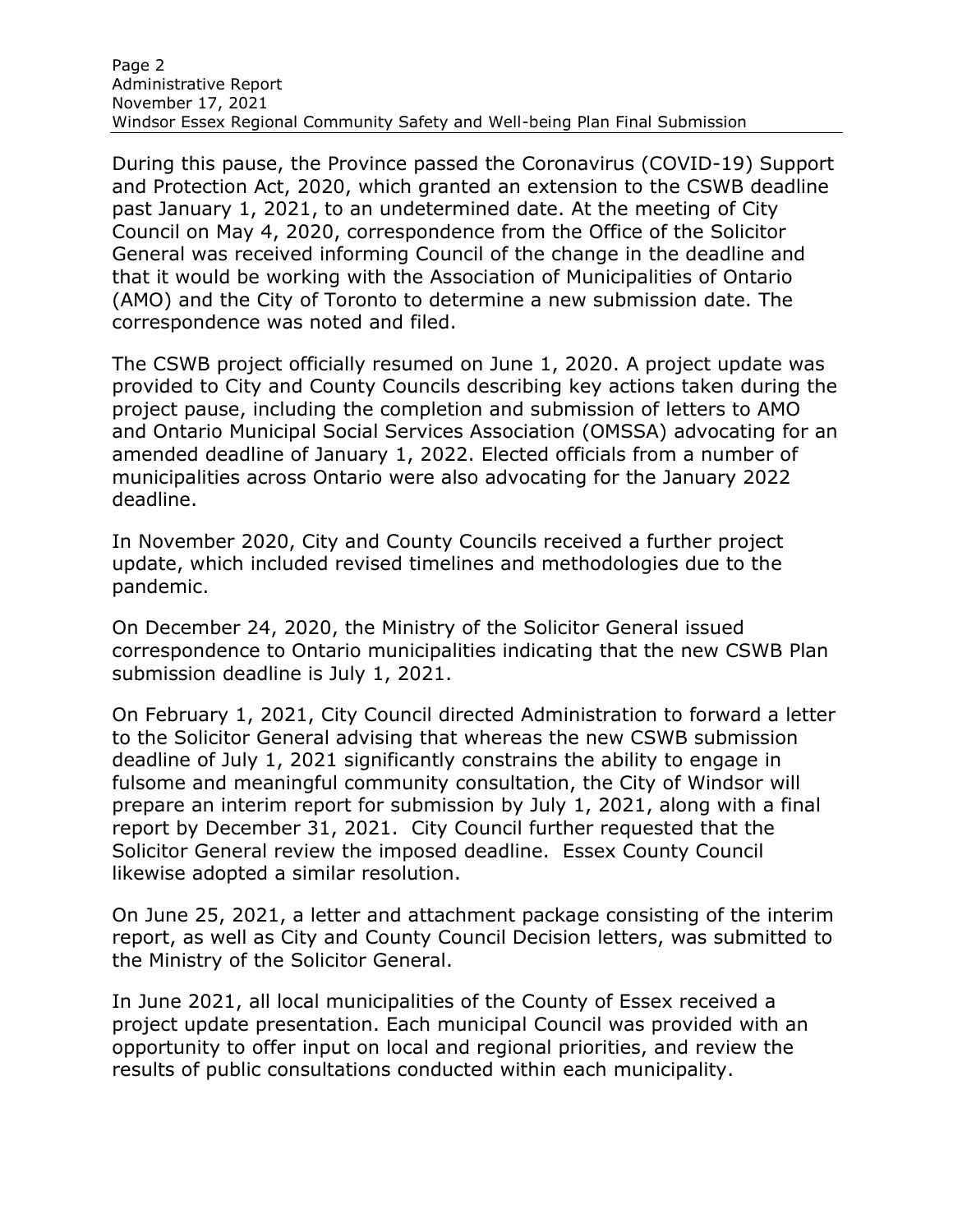In October 2021, all local municipalities of the County of Essex received a final update presentation, which included the Plan's goals, initiatives and activities, as well as a request to delegate approval authority of the final plan to Essex County Council. Each municipality unanimously voted to authorize the delegation of approval authority to Essex County Council.

## **Discussion**

The Windsor Essex Regional Community Safety and Well-Being Plan (the "Plan") has been developed in accordance with provincial legislation and with guidance from area municipalities and multiple sectors and community stakeholders with the goal of re-imagining how to address local crime and complex social issues. To achieve this goal, the Plan is designed to bring together municipal governments, sector leaders, local service providers, local community groups and organizations, and residents to identify, contextualize and prioritize local and regional risks.

The Plan aims to leverage the community's existing strengths, resources and best practices to create proactive approaches to address identified local risks. The benefits of this approach are:

- Enhanced communication and collaboration among agencies and organizations.
- Increased understanding of and focus on priority risks, populations and neighbourhoods.
- Ensuring services are provided to individuals with complex needs.
- Increased awareness, coordination and access to services for community members and priority populations.

Building on a foundation of regional collaboration and recognizing that safety and well-being is a shared responsibility of all members of a community, the Plan seeks to be a value-add to existing work in the region while respecting the unique identities and context needs of each area municipality. The Plan was developed under the guidance of the Regional Systems Leadership Table, made up of leaders from across multiple sectors, and the Enhanced Sector Network, made up of community organizations and committees working with historically underrepresented groups, and in constant collaboration with community members and municipal partners.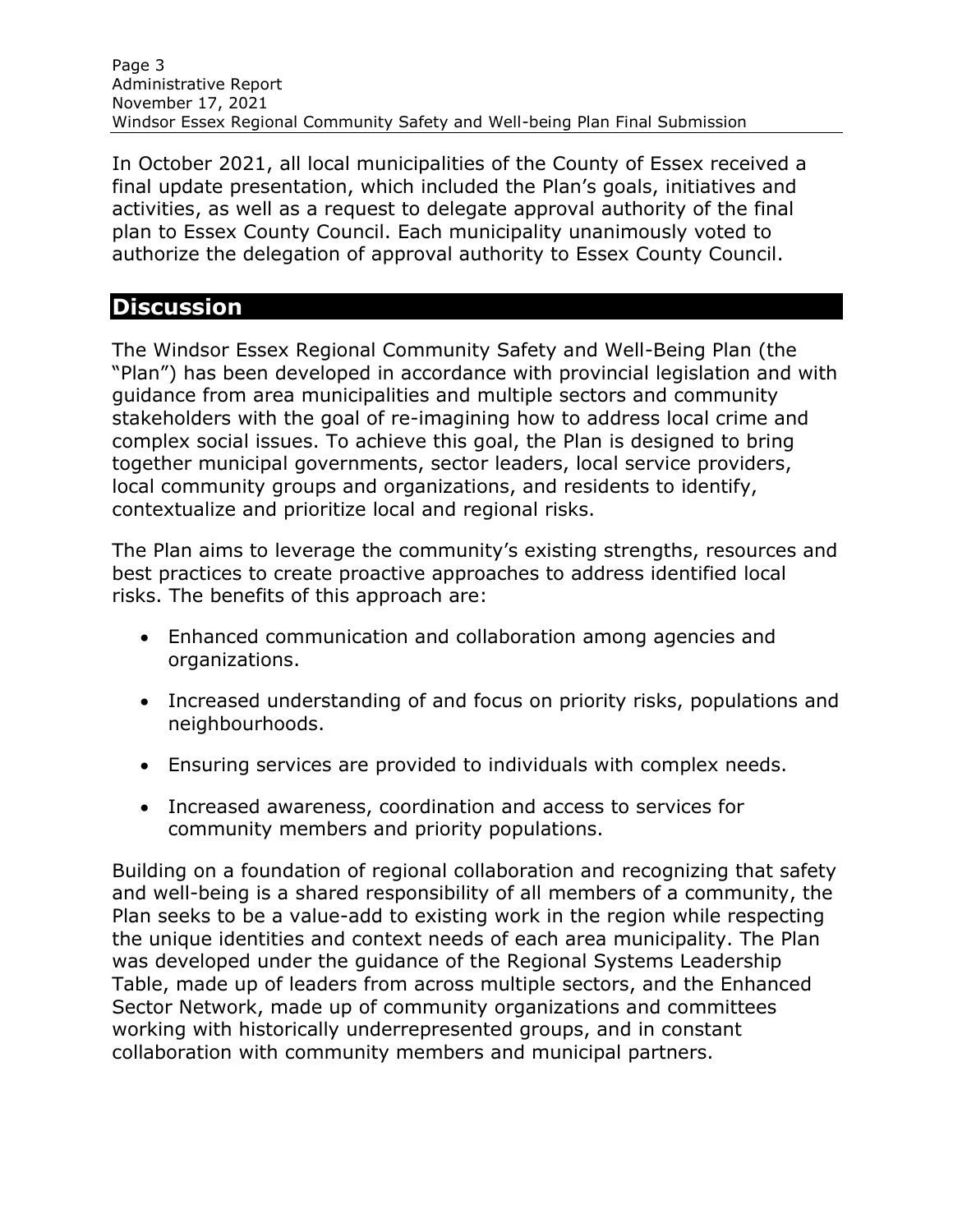The development objectives of the Plan were to identify priority risk factors in the community, identify strategies to reduce those risks, and set measurable outcomes for the success of those strategies. Over the course of the project, the project team conducted over 100 hours of meaningful consultation through 91 formal community, sector and municipal engagements with approximately 1,075 participants. These engagements included residents, elected officials, municipal CAOs, police service boards, community committees, community organizations, sector leaders and priority population groups. In conjunction with 840 online and print survey respondents, a total of 1,915 community members contributed to the identification, contextualization and prioritization of the Plan's areas of focus. Through a process of prioritization that considered a review of local data, survey results, and qualitative engagements, the following four regional areas of focus were solidified:

- Good Governance and Data.
- Engaged and Safe Communities.
- Mental Health and Substance Use Supports; and,
- Financial Security and Economic Equity.

Goals, initiatives, activities and metrics were established for each area of focus. In total, 8 goals, 17 initiatives and 47 activities were established as part of the Plan. Community profiles for each area municipality were also completed that contain a review of local data, an analysis of public consultation data, and the identification of local priority risk and protective factors.

By establishing strong systems to support governance and information sharing between sectors and services, the Windsor Essex Regional Community Safety and Well-Being Plan aims, among its primary goals, to build a foundation of silo-busting systems and structures that will support ongoing initiatives and priorities well past the scope of the specific goals and initiatives presented in this Plan.

### **Financial Implications**

In 2019, City Council approved costs for the development of the Community Safety and Well- Being Plan and Project Manager to be charged to the Budget Stabilization Reserve to an upset limit of \$200,000. (CR340/2019). Further to City Council's approval to undertake a regional planning process,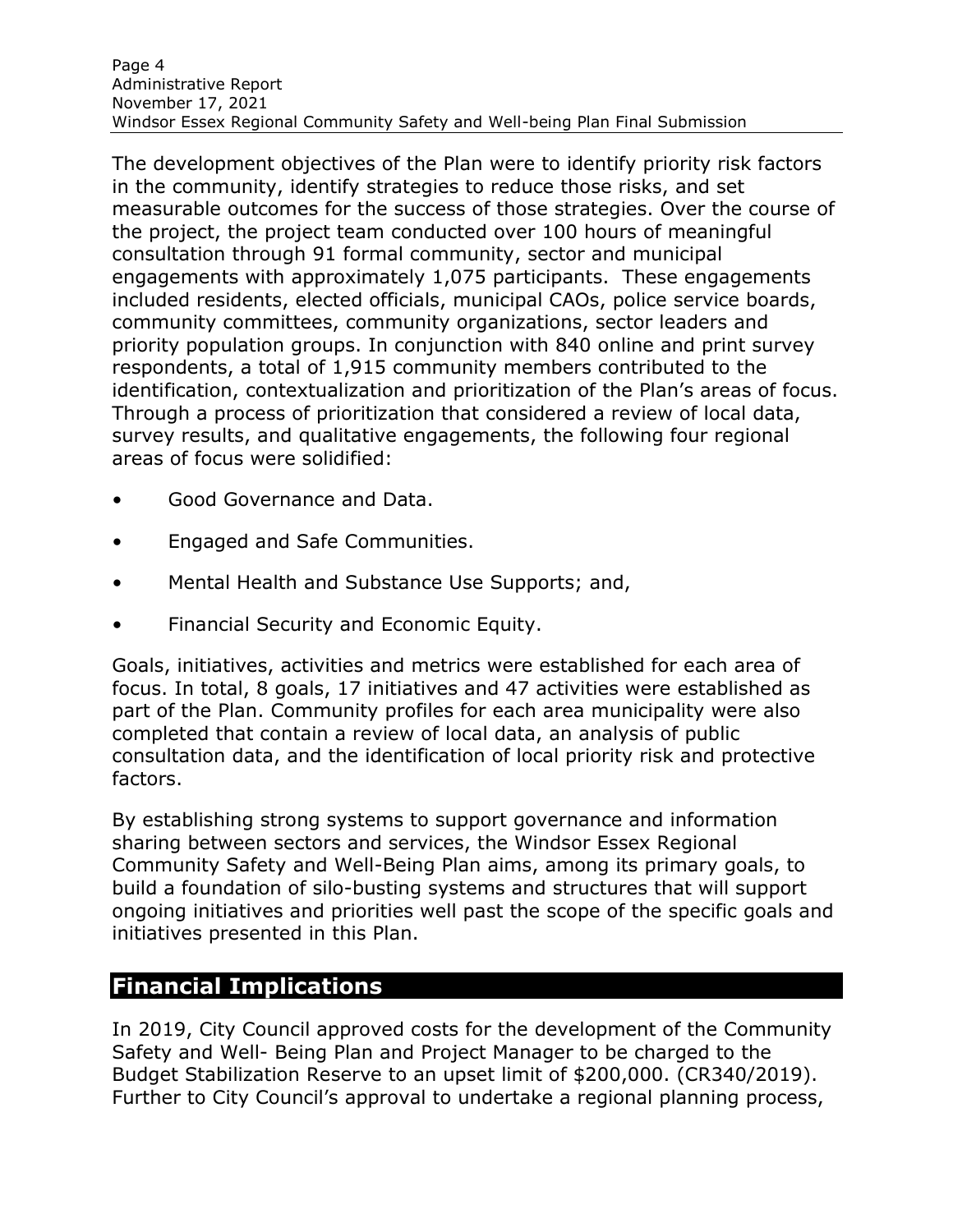(CR543/2019) County Council has matched the City's \$200,000 contribution to cover the cost of the staff, including the Project Manager, and StrategyCorp, Inc. Total expenditures incurred as of September 31, 2021 was approximately \$261,000. The cost is shared with the County.

The development of Community Safety and Well-Being Plans have been provincially mandated. Pending formal adoption of the plans and further direction from the Province, there is an expectation that plans may require review on a yet-to-be determined cycle. Further, implementation of aspects of the regional plan will require sufficient resources and may incur additional costs. Should a need for on-going funding be identified, a request for annualized funding will be brought forward to City and County Councils during the appropriate budget development process.

## **Conclusion**

The Windsor Essex Regional Community Safety and Well-Being Plan is a collaborative and community-driven effort that seeks to leverage existing strengths, resources and best practices to establish proactive approaches to counter identified risks in four key areas: Good Governance and Data, Engaged and Safe Communities, Mental Health and Substance Use Supports, and Financial Security and Economic Equity. The Plan was developed in accordance with provincial requirements and has utilized the CSWB Planning Framework developed by the Ministry of the Solicitor General. The Plan was the result of extensive community consultation, including the general public, historically underrepresented communities, municipalities and sectors.

If approved, the Windsor Essex Regional Community Safety and Well-Being will provide a foundation for strong systems and mechanisms of collaboration between sectors and services that will support initiatives and priorities well past the scope of the specific goals and initiatives presented in this Plan.

### **Recommendation**

THAT Essex County Council receive Report number 2021-1117-CSS-R#011- MB regarding the Windsor Essex Regional Community Safety and Well-Being Plan; and,

THAT the municipalities of Lakeshore and Leamington and Towns of Amherstburg, Essex, Kingsville, LaSalle and Essex have, by resolution, authorized Essex County Council to approve the Windsor Essex Regional